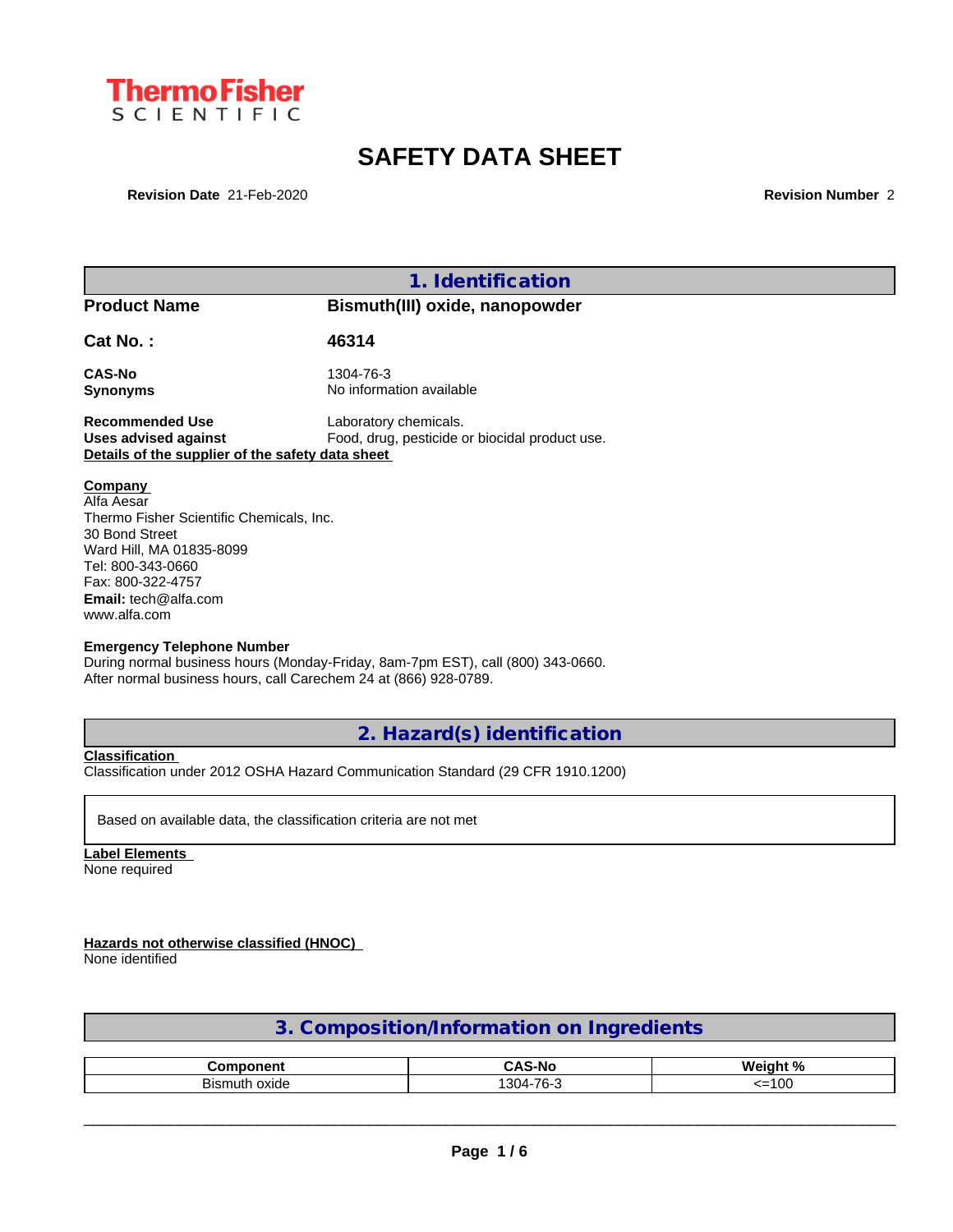|                                      | 4. First-aid measures                                                                                                      |
|--------------------------------------|----------------------------------------------------------------------------------------------------------------------------|
| <b>Eve Contact</b>                   | Rinse immediately with plenty of water, also under the eyelids, for at least 15 minutes. Get<br>medical attention.         |
| <b>Skin Contact</b>                  | Wash off immediately with plenty of water for at least 15 minutes. Get medical attention<br>immediately if symptoms occur. |
| <b>Inhalation</b>                    | Remove to fresh air. Get medical attention immediately if symptoms occur.                                                  |
| Ingestion                            | Clean mouth with water and drink afterwards plenty of water. Get medical attention if<br>symptoms occur.                   |
| Most important symptoms and          | None reasonably foreseeable.                                                                                               |
| effects<br><b>Notes to Physician</b> | Treat symptomatically                                                                                                      |
|                                      |                                                                                                                            |

**5. Fire-fighting measures**

| <b>Suitable Extinguishing Media</b>                        | Not combustible.                                     |
|------------------------------------------------------------|------------------------------------------------------|
| Unsuitable Extinguishing Media                             | No information available                             |
| <b>Flash Point</b><br>Method -                             | No information available<br>No information available |
| <b>Autoignition Temperature</b><br><b>Explosion Limits</b> | No information available                             |
| <b>Upper</b>                                               | No data available                                    |
| Lower                                                      | No data available                                    |
| Sensitivity to Mechanical Impact No information available  |                                                      |
| <b>Sensitivity to Static Discharge</b>                     | No information available                             |

### **Specific Hazards Arising from the Chemical**

Keep product and empty container away from heat and sources of ignition.

#### **Hazardous Combustion Products**

None known.

#### **Protective Equipment and Precautions for Firefighters**

As in any fire, wear self-contained breathing apparatus pressure-demand, MSHA/NIOSH (approved or equivalent) and full protective gear.

| <b>NFPA</b>                      |                                                                                                       |                    |                         |  |  |
|----------------------------------|-------------------------------------------------------------------------------------------------------|--------------------|-------------------------|--|--|
| <b>Health</b><br>0               | <b>Flammability</b>                                                                                   | <b>Instability</b> | <b>Physical hazards</b> |  |  |
|                                  | 6. Accidental release measures                                                                        |                    |                         |  |  |
| <b>Personal Precautions</b>      | Ensure adequate ventilation. Use personal protective equipment as required. Avoid dust<br>formation.  |                    |                         |  |  |
| <b>Environmental Precautions</b> | Should not be released into the environment. See Section 12 for additional Ecological<br>Information. |                    |                         |  |  |

**Methods for Containment and Clean** Sweep up and shovel into suitable containers for disposal. Avoid dust formation. **Up**

## **7. Handling and storage**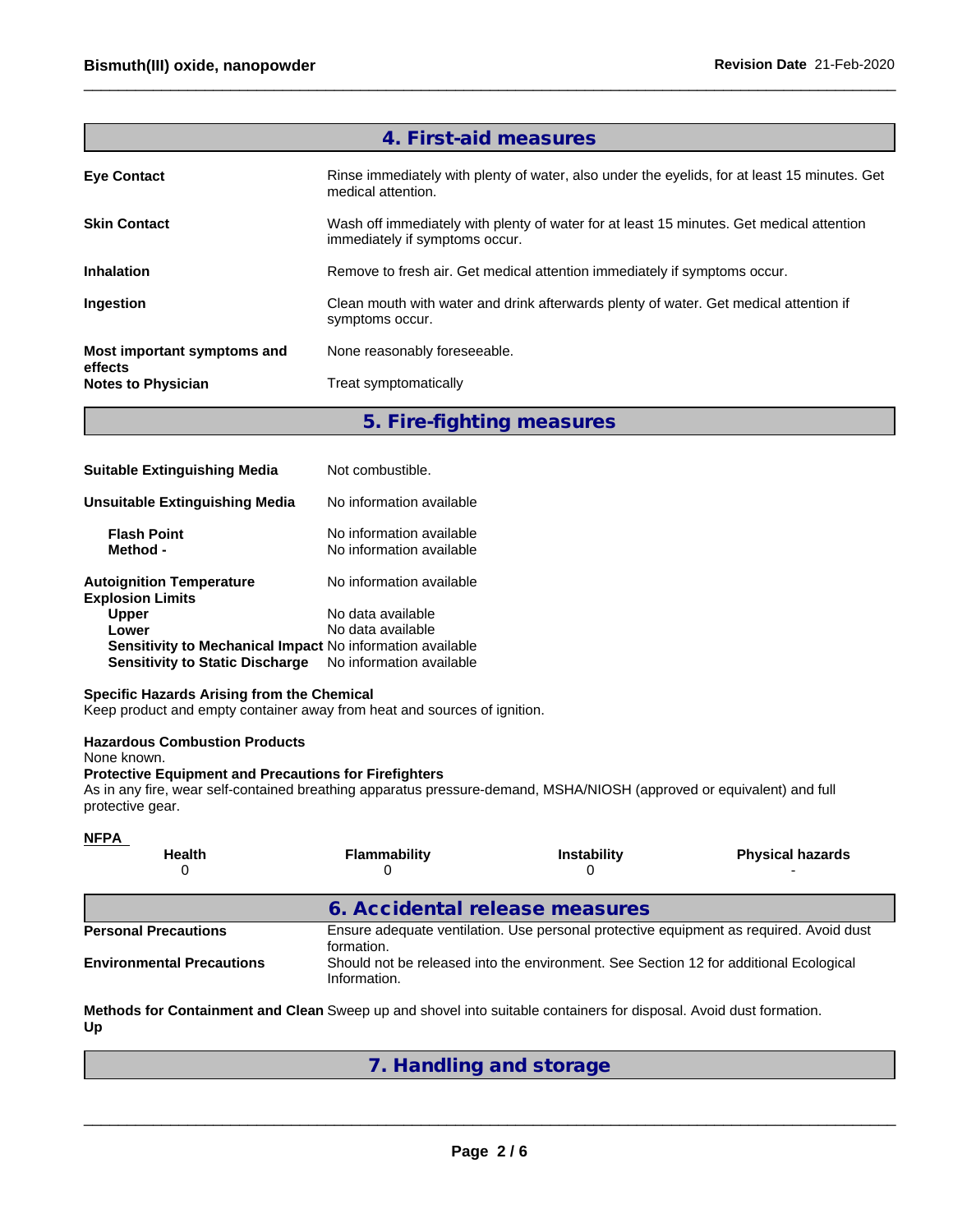| <b>Handling</b>                      | Wear personal protective equipment/face protection. Ensure adequate ventilation. Avoid<br>contact with skin, eyes or clothing. Avoid ingestion and inhalation. Avoid dust formation. |  |  |  |
|--------------------------------------|--------------------------------------------------------------------------------------------------------------------------------------------------------------------------------------|--|--|--|
| <b>Storage</b>                       | Keep containers tightly closed in a dry, cool and well-ventilated place.                                                                                                             |  |  |  |
|                                      | 8. Exposure controls / personal protection                                                                                                                                           |  |  |  |
| <b>Exposure Guidelines</b>           | This product does not contain any hazardous materials with occupational exposure<br>limitsestablished by the region specific regulatory bodies.                                      |  |  |  |
|                                      |                                                                                                                                                                                      |  |  |  |
| <b>Engineering Measures</b>          | None under normal use conditions.                                                                                                                                                    |  |  |  |
| <b>Personal Protective Equipment</b> |                                                                                                                                                                                      |  |  |  |
| <b>Eye/face Protection</b>           | Wear appropriate protective eyeglasses or chemical safety goggles as described by<br>OSHA's eye and face protection regulations in 29 CFR 1910.133 or European Standard<br>EN166.    |  |  |  |
| Skin and body protection             | Wear appropriate protective gloves and clothing to prevent skin exposure.                                                                                                            |  |  |  |
| <b>Respiratory Protection</b>        | No protective equipment is needed under normal use conditions.                                                                                                                       |  |  |  |
| <b>Hygiene Measures</b>              | Handle in accordance with good industrial hygiene and safety practice.                                                                                                               |  |  |  |

**9. Physical and chemical properties**

| <b>Physical State</b>                         | Solid                    |
|-----------------------------------------------|--------------------------|
| Appearance                                    | Yellow                   |
| Odor                                          | No information available |
| <b>Odor Threshold</b>                         | No information available |
| рH                                            | No information available |
| <b>Melting Point/Range</b>                    | 817 °C / 1502.6 °F       |
| <b>Boiling Point/Range</b>                    | ~ 1890 °C / 3434 °F      |
| <b>Flash Point</b>                            | No information available |
| <b>Evaporation Rate</b>                       | Not applicable           |
| <b>Flammability (solid,gas)</b>               | No information available |
| <b>Flammability or explosive limits</b>       |                          |
| <b>Upper</b>                                  | No data available        |
| Lower                                         | No data available        |
| <b>Vapor Pressure</b>                         | No information available |
| <b>Vapor Density</b>                          | Not applicable           |
| <b>Specific Gravity</b>                       | $8.9$ g/cm $3$           |
| <b>Solubility</b>                             | No information available |
| <b>Partition coefficient; n-octanol/water</b> | No data available        |
| <b>Autoignition Temperature</b>               | No information available |
| <b>Decomposition Temperature</b>              | No information available |
| <b>Viscosity</b>                              | Not applicable           |
| <b>Molecular Formula</b>                      | <b>Bi2 O3</b>            |
| <b>Molecular Weight</b>                       | 465.96                   |
|                                               |                          |

## **10. Stability and reactivity**

| <b>Reactive Hazard</b>     | None known, based on information available |
|----------------------------|--------------------------------------------|
| <b>Stability</b>           | Stable under normal conditions.            |
| <b>Conditions to Avoid</b> | Incompatible products.                     |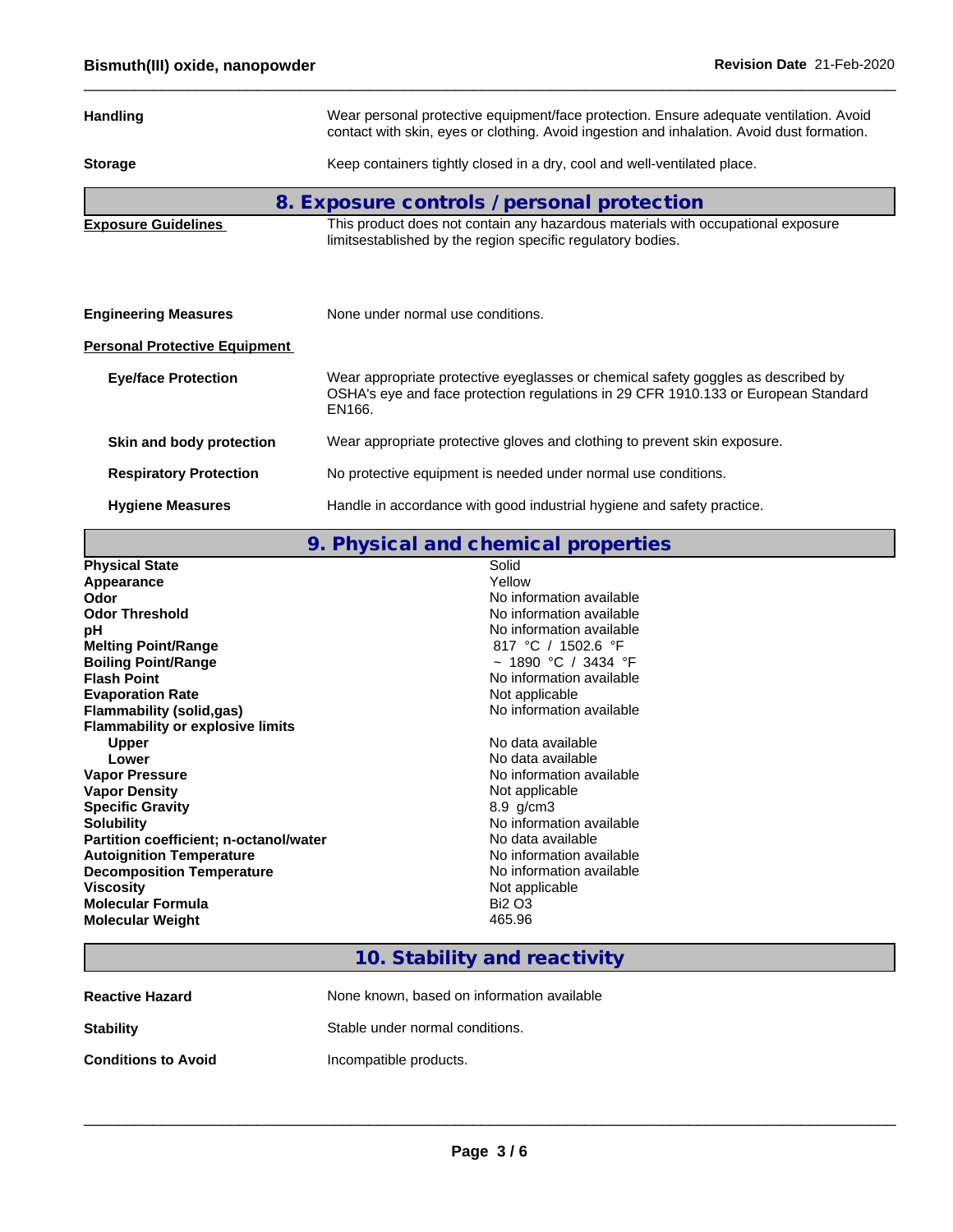| <b>Incompatible Materials</b>                                                              |                                                                    | Oxidizing agent                                                |                           |            |                                                                                          |             |                        |
|--------------------------------------------------------------------------------------------|--------------------------------------------------------------------|----------------------------------------------------------------|---------------------------|------------|------------------------------------------------------------------------------------------|-------------|------------------------|
| Hazardous Decomposition Products None under normal use conditions                          |                                                                    |                                                                |                           |            |                                                                                          |             |                        |
| <b>Hazardous Polymerization</b>                                                            |                                                                    | Hazardous polymerization does not occur.                       |                           |            |                                                                                          |             |                        |
| <b>Hazardous Reactions</b>                                                                 |                                                                    | None under normal processing.                                  |                           |            |                                                                                          |             |                        |
|                                                                                            |                                                                    | 11. Toxicological information                                  |                           |            |                                                                                          |             |                        |
| <b>Acute Toxicity</b>                                                                      |                                                                    |                                                                |                           |            |                                                                                          |             |                        |
| <b>Product Information</b><br><b>Component Information</b>                                 |                                                                    |                                                                |                           |            |                                                                                          |             |                        |
| Component                                                                                  |                                                                    | LD50 Oral                                                      |                           |            | <b>LD50 Dermal</b>                                                                       |             | <b>LC50 Inhalation</b> |
| <b>Bismuth oxide</b>                                                                       |                                                                    | $LD50 = 5$ g/kg (Rat)                                          |                           |            | Not listed                                                                               |             | Not listed             |
| <b>Toxicologically Synergistic</b><br><b>Products</b>                                      |                                                                    | No information available                                       |                           |            |                                                                                          |             |                        |
| Delayed and immediate effects as well as chronic effects from short and long-term exposure |                                                                    |                                                                |                           |            |                                                                                          |             |                        |
| <b>Irritation</b>                                                                          |                                                                    | No information available                                       |                           |            |                                                                                          |             |                        |
| <b>Sensitization</b>                                                                       |                                                                    | No information available                                       |                           |            |                                                                                          |             |                        |
| Carcinogenicity                                                                            |                                                                    |                                                                |                           |            | The table below indicates whether each agency has listed any ingredient as a carcinogen. |             |                        |
| <b>Component</b>                                                                           | <b>CAS-No</b>                                                      | <b>IARC</b>                                                    |                           | <b>NTP</b> | <b>ACGIH</b>                                                                             | <b>OSHA</b> | <b>Mexico</b>          |
| <b>Bismuth oxide</b>                                                                       | 1304-76-3                                                          | Not listed                                                     |                           | Not listed | Not listed                                                                               | Not listed  | Not listed             |
| <b>Mutagenic Effects</b>                                                                   |                                                                    | No information available                                       |                           |            |                                                                                          |             |                        |
| <b>Reproductive Effects</b>                                                                |                                                                    |                                                                | No information available. |            |                                                                                          |             |                        |
| <b>Developmental Effects</b>                                                               |                                                                    | No information available.                                      |                           |            |                                                                                          |             |                        |
| <b>Teratogenicity</b>                                                                      |                                                                    | No information available.                                      |                           |            |                                                                                          |             |                        |
| <b>STOT - single exposure</b>                                                              | None known                                                         |                                                                |                           |            |                                                                                          |             |                        |
| <b>STOT - repeated exposure</b><br>None known                                              |                                                                    |                                                                |                           |            |                                                                                          |             |                        |
| <b>Aspiration hazard</b>                                                                   |                                                                    | No information available                                       |                           |            |                                                                                          |             |                        |
| Symptoms / effects, both acute and No information available<br>delayed                     |                                                                    |                                                                |                           |            |                                                                                          |             |                        |
|                                                                                            | <b>Endocrine Disruptor Information</b><br>No information available |                                                                |                           |            |                                                                                          |             |                        |
| <b>Other Adverse Effects</b>                                                               |                                                                    | The toxicological properties have not been fully investigated. |                           |            |                                                                                          |             |                        |
|                                                                                            |                                                                    | 12. Ecological information                                     |                           |            |                                                                                          |             |                        |
|                                                                                            |                                                                    |                                                                |                           |            |                                                                                          |             |                        |

```
.
```

|  | 12 Ecological information |
|--|---------------------------|

```
Ecotoxicity
```

| <b>Bioaccumulation/Accumulation</b> | No information available. |
|-------------------------------------|---------------------------|
| <b>Mobility</b>                     | No information available. |

**13. Disposal considerations**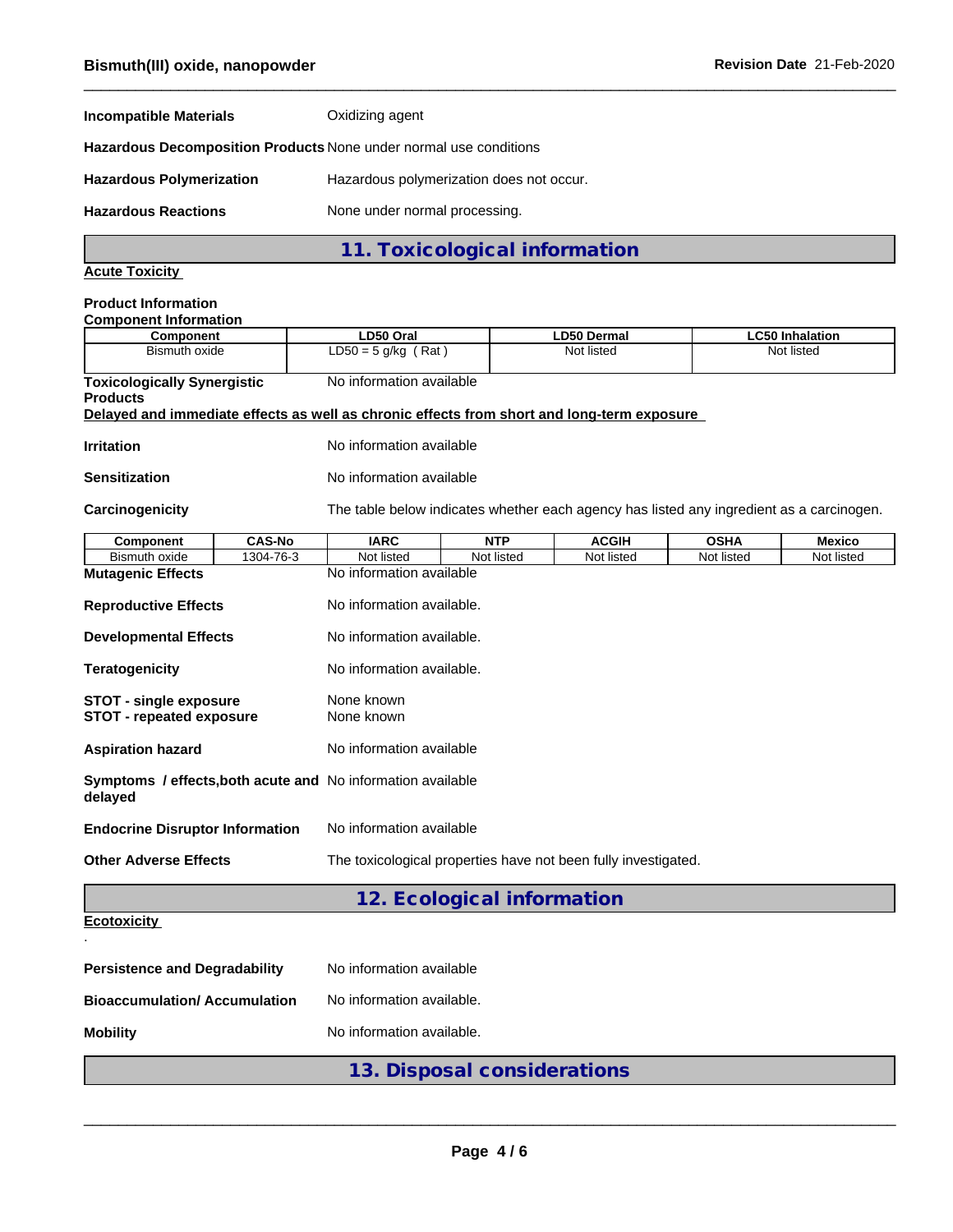**Waste Disposal Methods** Chemical waste generators must determine whether a discarded chemical is classified as a hazardous waste. Chemical waste generators must also consult local, regional, and national hazardous waste regulations to ensure complete and accurate classification.

|                                                                          | 14. Transport information  |  |  |  |
|--------------------------------------------------------------------------|----------------------------|--|--|--|
|                                                                          | Not regulated              |  |  |  |
| $\frac{\underline{\text{DOT}}}{\underline{\text{TDG}}}$<br>Not regulated |                            |  |  |  |
| <b>IATA</b><br>Not regulated                                             |                            |  |  |  |
| <b>IMDG/IMO</b>                                                          | Not regulated              |  |  |  |
|                                                                          | 15. Regulatory information |  |  |  |

#### **United States of America Inventory**

| Component     | <b>CAS-No</b> | <b>TSCA</b> | TOO A L<br>Inventory notification -<br>อบศ<br><b>Active/Inactive</b> | <b>TSCA</b><br><b>\ - EPA Reaulatorv</b><br>Flags |
|---------------|---------------|-------------|----------------------------------------------------------------------|---------------------------------------------------|
| Bismuth oxide | 1304-76-3     |             | <b>ACTIVE</b>                                                        |                                                   |

#### **Legend:**

**TSCA** - Toxic Substances Control Act, (40 CFR Part 710) X - Listed

'-' - Not Listed

**TSCA 12(b)** - Notices of Export Not applicable

#### **International Inventories**

Canada (DSL/NDSL), Europe (EINECS/ELINCS/NLP), Philippines (PICCS), Japan (ENCS), Australia (AICS), China (IECSC), Korea (ECL).

| Component               | <b>CAS-No</b>   | <b>DSL</b> | <b>NDSL</b> | <b>EINECS</b>                                          | <b>PICCS</b> | <b>ENCS</b> | <b>AICS</b> | <b>IECSC</b> | <b>KECL</b>                             |
|-------------------------|-----------------|------------|-------------|--------------------------------------------------------|--------------|-------------|-------------|--------------|-----------------------------------------|
| -<br>Bismuth<br>ı oxide | '304<br>$-76-3$ |            |             | .<br>$\overline{10}$<br>.015<br>- 34-<br>ں ہے .<br>. ت |              |             |             |              | cnaan.<br>$\sim$<br><b>NE</b><br>ิบฮฮบฮ |

#### **U.S. Federal Regulations**

| <b>SARA 313</b>                                                                                                                            | Not applicable                                              |
|--------------------------------------------------------------------------------------------------------------------------------------------|-------------------------------------------------------------|
| <b>SARA 311/312 Hazard Categories</b>                                                                                                      | See section 2 for more information                          |
| <b>CWA (Clean Water Act)</b>                                                                                                               | Not applicable                                              |
| <b>Clean Air Act</b>                                                                                                                       | Not applicable                                              |
| <b>OSHA</b> - Occupational Safety and<br><b>Health Administration</b>                                                                      | Not applicable                                              |
| <b>CERCLA</b>                                                                                                                              | Not applicable                                              |
| <b>California Proposition 65</b>                                                                                                           | This product does not contain any Proposition 65 chemicals. |
| U.S. State Right-to-Know<br><b>Regulations</b>                                                                                             | Not applicable                                              |
| <b>U.S. Department of Transportation</b><br>Reportable Quantity (RQ):<br><b>DOT Marine Pollutant</b><br><b>DOT Severe Marine Pollutant</b> | N<br>N<br>N                                                 |
| U.S. Department of Homeland<br><b>Security</b>                                                                                             | This product does not contain any DHS chemicals.            |